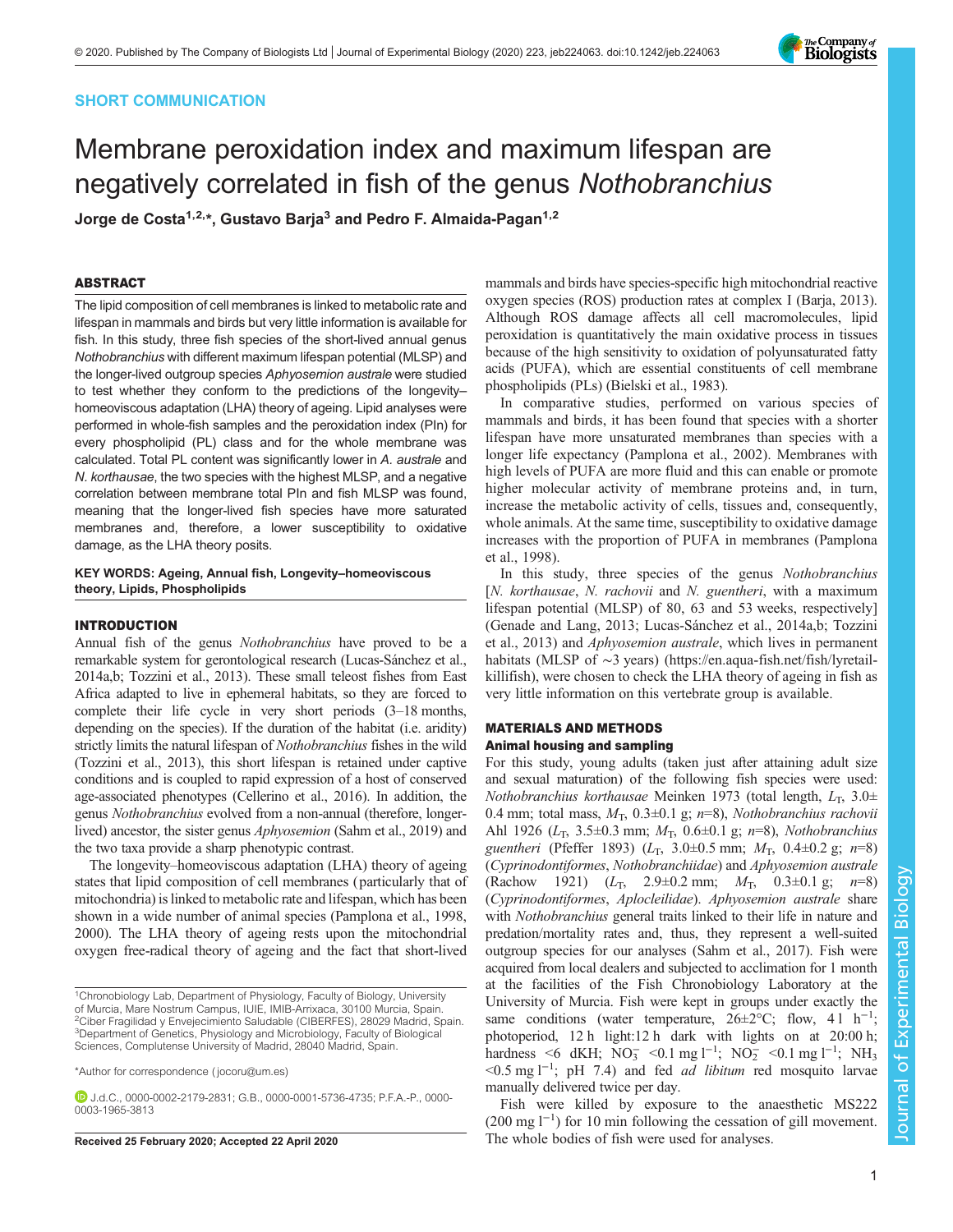<span id="page-1-0"></span>Fish were treated in accordance with the current Spanish law regarding animal experiments, and the experimental protocol performed for this work was approved by the Bioethics Committee for Animal Experimentation of the University of Murcia (A13160603, from the Consejeria de Agua, Agricultura, Ganaderia y Pesca, Comunidad Autonoma de la Region de Murcia, Spain).

## Lipid extraction and PL class composition

Total lipid from whole animals was obtained by extraction with chloroform/methanol  $(2:1, v/v)$  containing 0.01% (w/v) butylated hydroxytoluene as antioxidant, basically according to [Folch et al.](#page-3-0) [\(1957\)](#page-3-0). Briefly, fish samples were homogenized in 20 ml of icecold chloroform/methanol followed by the addition of 5 ml of 0.88% (w/v) KCl and mixing, then layers allowed to separate on ice for 1 h. The upper aqueous layer was aspirated and the lower organic layer was evaporated under a stream of oxygen-free nitrogen. All lipids extracts were stored at  $-20^{\circ}$ C under a N<sub>2</sub> atmosphere prior to analysis. PL classes were separated by high-performance thin-layer chromatography using 10×10 cm silica gel plates (VWR, Lutterworth, UK) and methyl acetate/isopropanol/chloroform/ methanol/0.25% (w/v) KCl (25:25:25:10:9, by volume) as solvent system [\(Olsen and Henderson, 1989\)](#page-4-0). The lipid classes were visualized by charring at 160°C for 15 min after spraying with 3% (w/v) aqueous cupric acetate containing  $8\%$  (v/v) phosphoric acid and quantified by visible densitometry using Image Scanner II (Amersham Biosciences). Scanned images were recorded automatically and analysed by computer using IQ-Image Quant TL 8.1 software (GE Healthcare Bio-Sciences AB).

## PL fatty acid composition

Individual PL classes from fish total lipid extract were separated by preparative thin layer chromatography (TLC), using silica gel plates  $(20\times20 \text{ cm};$  VWR) and the solvent system as above. Individual PL classes were identified by comparison with known standards after spraying with  $1\%$  (w/v)  $2\frac{7}{1}$ -dichlorofluorescein in 97% (v/v) methanol containing 0.05% (w/v) BHT, and visualization under UV light. Each PL class was scraped from the plate into a test tube and subjected directly (on silica) to acid-catalysed transmethylation at 50°C overnight following addition of 2 ml of 1% (v/v) sulphuric acid in methanol in order to prepare fatty acid methyl esters (FAME) [\(Christie, 2003\)](#page-3-0). FAME were separated and quantified by gas–liquid chromatography using a Hewlett-Packard 5890 gas chromatograph with a capillary column (SPTH-2560, SUPELCO, 100 m×0.25 mm i.d., 0.20 μm film thickness). The oven temperature, held at an initial value of 140°C for 5 min, was increased at a rate of 4°C per minute to 230°C, then further increased at a rate of 1°C per minute to 240°C, and finally held at that temperature for 6 min. The injector and flame ionization detector were set at 250°C. Helium at a pressure of 290 kPa was used as the carrier gas. Peaks were identified by comparing their retention times with appropriate FAME standards purchased from Sigma Chemical Company (St Louis, MO, USA). Individual fatty acid concentrations were expressed as percentages of the total content.

#### Lipid profile and lifespan

Lipid profiles from Nothobranchius species and A. australe kept under the same feeding and housing conditions were correlated with the maximum lifespan of each species. A maximum lifespan of 80, 63 and 53 weeks, respectively, for N. korthausae [\(Baumgart et al.,](#page-3-0) [2016](#page-3-0); [Lucas-Sánchez et al., 2011](#page-4-0)), N. rachovii ([Lucas-Sanchez](#page-4-0) [et al., 2014a](#page-4-0),[b; Tozzini et al., 2013\)](#page-4-0) and N. guentheri [\(Genade and](#page-3-0) [Lang, 2013;](#page-3-0) [Wang et al., 2017](#page-4-0); [Zhou et al., 2019\)](#page-4-0), and of 156 weeks



Fig. 1. Phospholipid (PL) composition and peroxidation index (PIn) from whole fish membranes. (A) Total phospholipid content (ΣPL, percentage of total lipid by mass) and PL class composition (percentage of total PLs) of cell membranes from whole Aphyosemion australe (Aa), Nothobranchius korthausae (Nk), Nothobranchius rachovii (Nr) and Nothobranchius guentheri (Ng). Results are expressed as means±s.d. (n=4). Different superscript letters denote significant differences among fish species for PL content and individual PL class as determined by Tukey's post hoc test (b indicates a statically higher value than a for the same PL class; P<0.05). SM, sphingomyelin; PC, phosphatidylcholine; PS, phosphatidylserine; PI, phosphatidylinositol; CL, cardiolipin; PE, phosphatidylethanolamine. (B) PIn values of total PLs from each of the four fish species. Results are means±s.d. (n=4). No statistical differences between fish species (compared one to one) were obtained when a Tukey's post hoc test was used (P<0.05). Pearson correlation values (r) between fish maximum lifespan potential (MLSP) and PL content and class composition (A), and whole membrane PIn (B) are presented in the upper boxes (\*P<0.05, \*\*P<0.01).

for A. australe [\(https://en.aqua-fish.net/fish/lyretail-killifish](https://en.aqua-fish.net/fish/lyretail-killifish)) has been reported.

## Indexes and statistical analysis

The peroxidation index (PIn) was used as an estimate of PL susceptibility to oxidation and was calculated using the formula: PIn= $0.025 \times$ (percentage of monoenoics)+1 $\times$ (percentage of dienoics)+2×(percentage of trienoics)+4×(percentage of tetraenoics)+  $6\times$ (percentage of pentaenoics)+8 $\times$ (percentage of hexaenoics) [\(Witting and Horwitt, 1964](#page-4-0)). The results are presented as means±s.d.  $(n=4)$ . Data were checked for homogeneity of variances by Levene's test and, where necessary, arc-sin transformed before further statistical analysis. One-way analysis of variance (ANOVA) was performed to determine statistical significance of differences between fish species and tissues for total PL content (ΣPL), individual PL class, single fatty acids, and fatty acid group and index, and Tukey's post hoc test was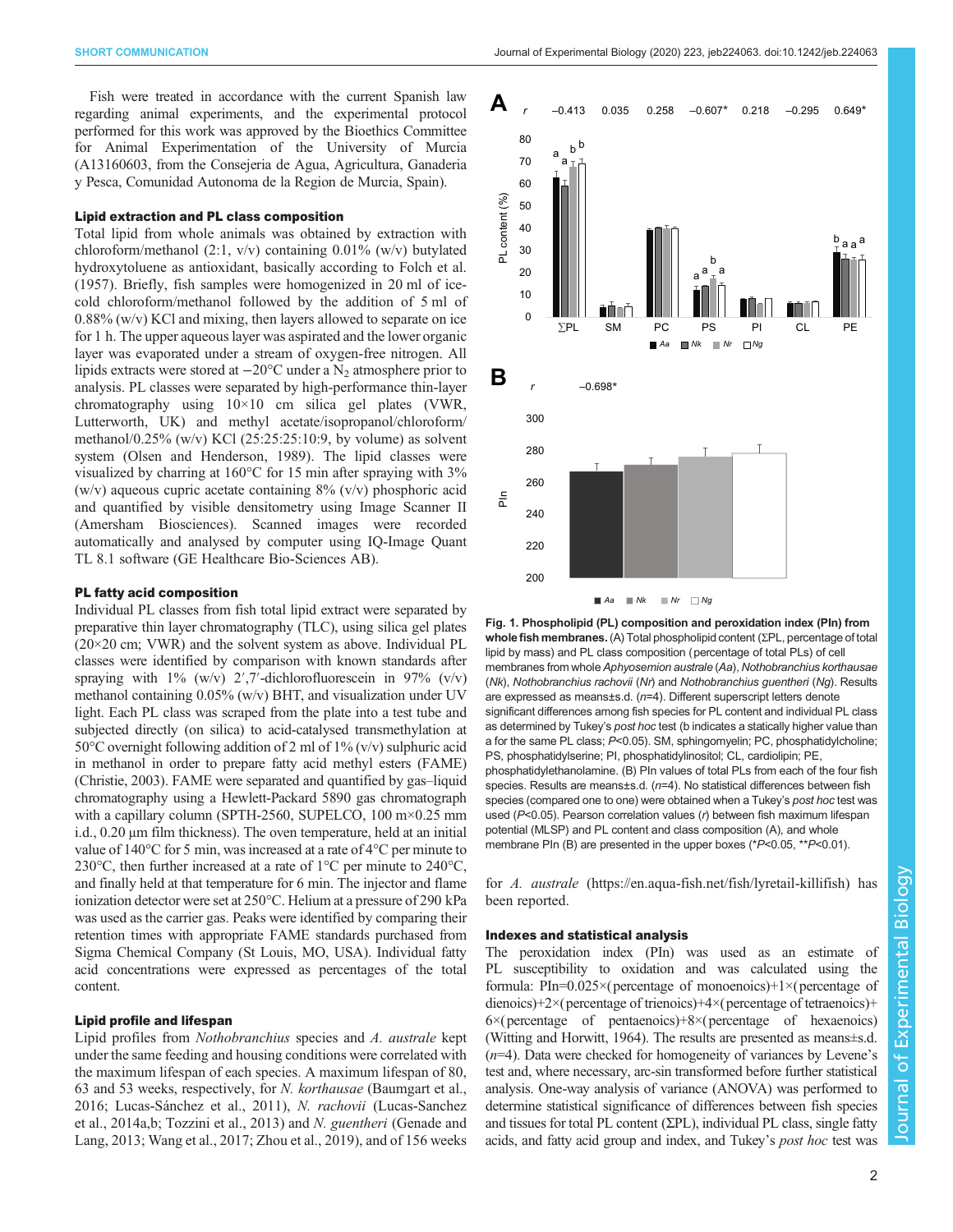<span id="page-2-0"></span>

Fig. 2. Phospholipid fatty acid composition and peroxidation indexes of whole fish membranes. Each segment of the pie chart represents the following fatty acids (clockwise order): PE, saturated (black: 18:0 and Σsaturated), monounsaturated (dark grey: 18:1n-9 and Σmonounsaturated), n-6 polyunsaturated (light grey: 18:2 n-6, 20:4 n-6 and Σn-6) and n-3 polyunsaturated (white: 20:5 n-3, 22:6 n-3 and Σn-3); PC, saturated (black: 16:0, Σsaturated), monounsaturated (dark grey: 18:1 n-9, Σmonounsaturated), n-6 polyunsaturated (light grey: 18:2 n-6, 20:4 n-6, Σn-6) and n-3 polyunsaturated (white: 22:6 n-3 and Σn-3); PS, saturated (black: 18:0, Σsaturated), monounsaturated (dark grey: 18:1 n-9, Σmonounsaturated), n-6 polyunsaturated (light grey: 20:4 n-6, 22:4 n-6, Σn-6) and n-3 polyunsaturated (white: 22:6 n-3 and Σn-3); CL, saturated (black: 18:0, Σsaturated), monounsaturated (dark grey: 18:1 n-9, 18:7 n-7, Σmonounsaturated), n-6 polyunsaturated (light grey: 18:2 n-6, 20:4 n-6, Σn-6) and n-3 polyunsaturated (white: 18:3 n-3, 22:6 n-3 and Σn-3); PI, saturated (black: 18:0, Σsaturated), monounsaturated (dark grey: 18:1 n-9, 18:1 n-7, Σmonounsaturated), n-6 polyunsaturated (light grey: 18:2 n-6, 20:4 n-6, Σn-6) and n-3 polyunsaturated (white: 22:5 n-3, 22:6 n-3 and Σn-3); SM, saturated (black: 16:0, 18:0, saturated), monounsaturated (dark grey: 18:1 n-9, 24:1 n-9, Σmonounsaturated), n-6 polyunsaturated (light grey: 18:2 n-6, 20:4 n-6, Σn-6) and n-3 polyunsaturated (white: Σn-3). Right column graphs present peroxidation index (Pln) values of each PL class for the four fish species. Results are means±s.d. (n=4). Different superscript letters denote significant differences in PIn values between fish species (compared one to one) for each PL class as determined by a one-way ANOVA and Tukey's post hoc test  $(P< 0.05)$ . Pearson correlation (r) values between maximum lifespan potential and PIn values for each PL were: PE, -0.743\*\*; PC, -0.030; PS, -0.779\*\*; CL, -0.454; PI, -0.002; and SM, -0.290 (\*P<0.05, \*\*P<0.01).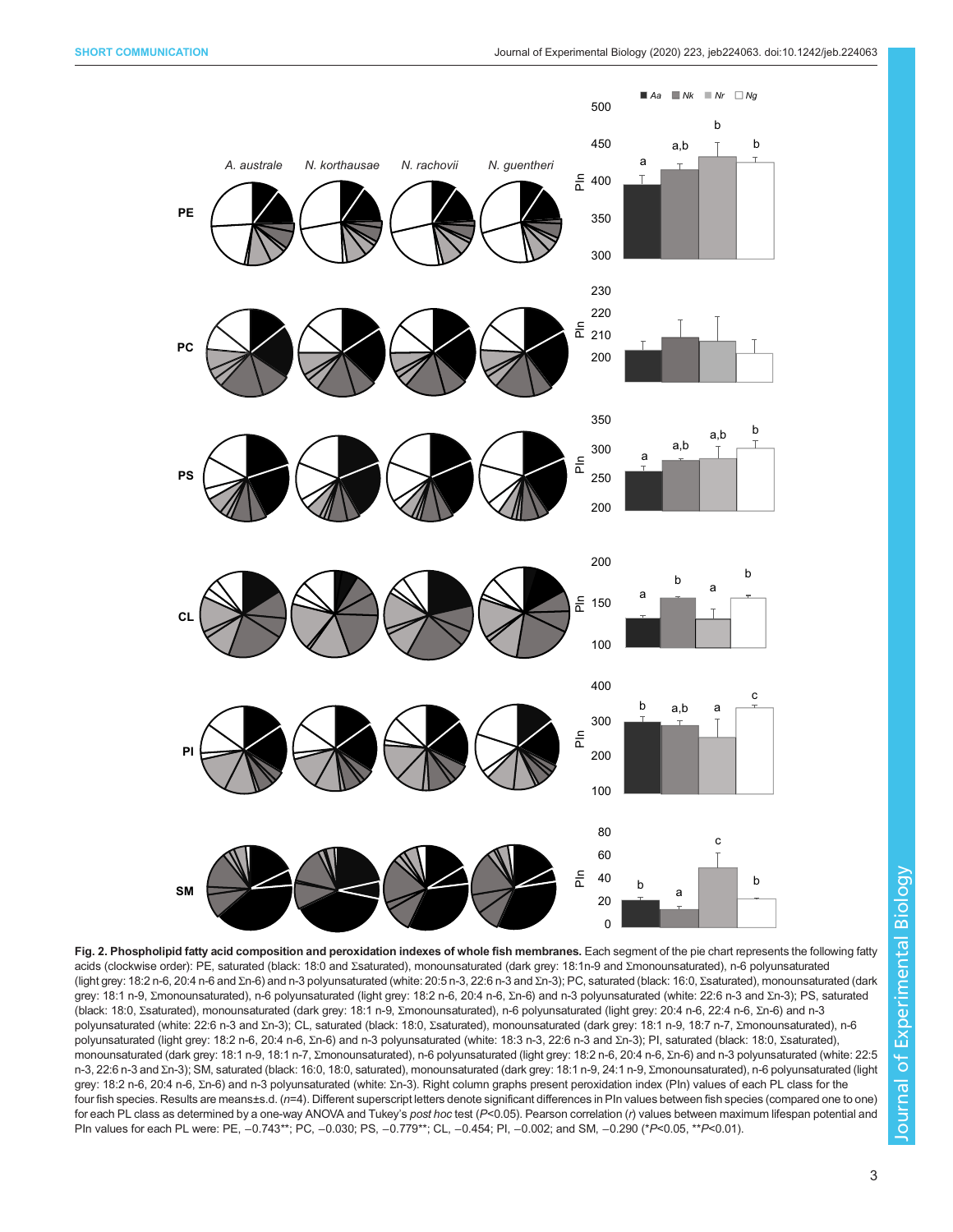<span id="page-3-0"></span>used for multiple comparisons when pertinent. P<0.05 was considered to be statistically significant. A Pearson correlation test was performed for ΣPL, individual PL percentages and every PL fatty acid and index with fish maximum lifespan. Two levels of statistical significance of differences,  $P<0.05$  and  $P<0.01$ , were considered. Statistical analyses were performed using SPSS, version 22.0 (SPSS Inc., Chicago, IL, USA).

## RESULTS AND DISCUSSION

[Fig. 1A](#page-1-0) shows total PL content and percentages of the main PLs that integrate whole fish membranes from Nothobranchius species and A. australe. Total PL content was significantly lower in the two species with the highest MLSP (A. australe and N. korthausae), which is in accordance with previous data in mammals [\(Ma and](#page-4-0) [Gladyshev, 2017](#page-4-0); [Mitchell et al., 2007](#page-4-0)) and points to low membrane PL content as a potential predictor of longevity also in fish. The three main PL classes in fish membranes were phosphatidylcholine (PC), phosphatidylethanolamine (PE) and phosphatidylserine (PS), representing 80.1–83.6% of total PL [\(Fig. 1](#page-1-0)A). Considering that PLs are not randomly distributed among biological membranes but rather are highly specific and characteristic, influencing their shape, structure and function [\(Naudí et al., 2013](#page-4-0)), observed differences in PL composition among fish species can denote distinct adaptations of biological membranes as dynamic structural defence against reactive species. In the present study, PE content was higher in whole A. *australe* membranes as compared with those of the Nothobranchius species while PS content of whole N. rachovii membranes was significantly higher than that in the other three species. A negative correlation between fish MLSP and PS content was found (r=−0.607, P<0.05) while maximum lifespan and PE content were positively correlated  $(r=0.649, P<0.05)$ . This is interesting as the abundance of PE positively regulates autophagy, regarded as one of the major cytoprotective mechanisms during ageing (Feng et al., 2014). Intracellular levels of PE can rise as a result of the action of phosphatidylserine decarboxylases on PS, and this increase has been associated with a reduction in the ageingassociated production of ROS and with an extension of longevity in yeast (Saccharomyces cerevisiae), mammalian cell cultures and flies (Drosophila melanogaster) [\(Rockenfeller et al., 2015\)](#page-4-0). This mechanism could also be operating in Nothobranchius species as a *pisd* gene, which is traduced into a mitochondrial phosphatidylserine decarboxylase proenzyme, has been identified in the genome of at least three species of the genus (N. furzeri, N. rachovii and N. korthausae) [\(www.uniprot.org\)](http://www.uniprot.org).

Phospholipid fatty acid composition of whole-fish membranes was also analysed [\(Fig. 2](#page-2-0); [Table S1](http://jeb.biologists.org/lookup/doi/10.1242/jeb.224063.supplemental)) and PIn for every PL class [\(Fig. 2\)](#page-2-0) and for the whole membrane ([Fig. 1B](#page-1-0)) were calculated. The PIn of PE and PS negatively correlated with fish maximum lifespan. This is also interesting because, as has been mentioned above, these are two of the three most abundant PL classes in fish membranes and PE and PS have a high content of docosahexaenoic acid (DHA, 22:6n-3; 22–27% for PS and 37–44% for PE) ([Table S1\)](http://jeb.biologists.org/lookup/doi/10.1242/jeb.224063.supplemental). Therefore, PE and PS will greatly contribute to a membrane's susceptibility to oxidative damage, as the LHA theory of ageing states [\(Pamplona](#page-4-0) [et al., 1998](#page-4-0), [2000](#page-4-0)). Cardiolipin (CL) is a key PL for mitochondrial function that is almost exclusively located close to the site of ROS production in the electron transport chain (ETC). Additionally, CL contains high levels of linoleic acid (LA, 18:2n-6; 16–28% of CL fatty acids; [Table S1\)](http://jeb.biologists.org/lookup/doi/10.1242/jeb.224063.supplemental), which makes it highly prone to oxidative damage. All these properties make CL a potential regulator of the processes connecting ageing and membrane lipid composition [\(Paradies et al., 2011](#page-4-0)), Nevertheless, although the PIn of CL was

generally higher in Nothobranchius species (higher susceptibility to peroxidation) than in A. *australe* [\(Fig. 2\)](#page-2-0), there was no significant correlation between CL PIn and MLSP.

Finally, a negative correlation between membrane total PIn and fish MLSP was found [\(Fig. 1B](#page-1-0)), meaning that the most long-lived fish species have a lower susceptibility to oxidative damage, which is in accordance with the LHA theory of ageing. Longer-lived fish have a lower degree of fatty acid unsaturation in cell membranes as a result of decreases in highly unsaturated fatty acids like DHA [\(Fig. 2;](#page-2-0) [Table S1\)](http://jeb.biologists.org/lookup/doi/10.1242/jeb.224063.supplemental) as has been widely shown in many mammals and birds ([Naudí et al., 2013; Pamplona et al., 1996](#page-4-0), [1998](#page-4-0), [2002](#page-4-0)). The magnitude of the observed differences in these fishes, however, was much smaller than that of the inter-species differences in longevity. When an ANOVA and a Tukey's *post hoc* analysis were performed, no statistical differences in membrane total PIn values between fish species (compared one to one) were found ([Fig. 1B](#page-1-0)). This suggests that the LHA theory of ageing alone is not sufficient to explain those differences and other ageing effectors, such as mitochondrial ROS production and autophagy, may be operating in an integrated way inside cells to determine longevity.

#### Acknowledgements

We want to thank Dr Alessandro Cellerino for his advice and support in preparing the manuscript.

#### Competing interests

The authors declare no competing or financial interests.

#### Author contributions

Conceptualization: J.d.C., P.F.A.-P.; Methodology: P.F.A.-P.; Formal analysis: P.F.A.-P.; Investigation: P.F.A.-P.; Resources: P.F.A.-P.; Writing - original draft: P.F.A.-P.; Writing - review & editing: J.d.C., G.B.; Supervision: J.d.C., G.B.; Funding acquisition: J.d.C., P.F.A.-P.

#### Funding

This work was supported by Fundación ONCE (research grant to P.F.A.-P as part of the 'Oportunidad al Talento' programme for disabled scientists, co-financed by the European Social Fund), the Spanish Ministerio de Economia y Competitividad, the Instituto de Salud Carlos III through CIBERFES (CB16/10/00239), the Séneca Foundation through grant 19899/GERM/15 and the Spanish Ministerio de Ciencia, Innovacion y Universidades (RTI2018-093528-B-I00), all of them co-financed by FEDER.

#### Supplementary information

Supplementary information available online at <http://jeb.biologists.org/lookup/doi/10.1242/jeb.224063.supplemental>

#### References

- Barja, G. [\(2013\). Updating the mitochondrial free radical theory of aging: an](https://doi.org/10.1089/ars.2012.5148) [integrated view, key aspects and confounding concepts.](https://doi.org/10.1089/ars.2012.5148) Antioxid. Redox Signal. 19[, 1420-1445. doi:10.1089/ars.2012.5148](https://doi.org/10.1089/ars.2012.5148)
- [Baumgart, M., Priebe, S., Groth, M., Guthke, R., Platzer, M., Cellerino, A.,](https://doi.org/10.1016/j.cels.2016.01.014) [Baumgart, M., Priebe, S., Groth, M., Hartmann, N. et al.](https://doi.org/10.1016/j.cels.2016.01.014) (2016). Longitudinal [RNA-Seq analysis of vertebrate aging identifies mitochondrial complex I as a](https://doi.org/10.1016/j.cels.2016.01.014) [small- molecule-sensitive modifier of lifespan article longitudinal RNA-Seq](https://doi.org/10.1016/j.cels.2016.01.014) [analysis of vertebrate aging identifies mitochondrial complex I as a small](https://doi.org/10.1016/j.cels.2016.01.014)molecule-sensi. Cell Syst. 2[, 122-132. doi:10.1016/j.cels.2016.01.014](https://doi.org/10.1016/j.cels.2016.01.014)
- Bielski, B. J. H., Arudi, R. L and Sutherland, M. W. (1983). A study of the reactivity of H02/02- with unsaturated fatty acids. J. Biol. Chem. 258, 4789-4761.
- [Cellerino, A., Valenzano, D. R. and Reichard, M.](https://doi.org/10.1111/brv.12183) (2016). From the bush to the [bench: the annual Nothobranchius fishes as a new model system in biology.](https://doi.org/10.1111/brv.12183) Biol. Rev. 91[, 511-533. doi:10.1111/brv.12183](https://doi.org/10.1111/brv.12183)
- Christie, W. W. (2003). Lipid Analysis: Isolation, Separation, Identification and Structural Analysis of Lipids, 3rd edn. Somerset, UK: Oily Press.
- [Feng, Y., He, D., Yao, Z. and Klionsky, D. J.](https://doi.org/10.1038/cr.2013.168) (2014). The machinery of macroautophagy. Cell Res. 24[, 24-41. doi:10.1038/cr.2013.168](https://doi.org/10.1038/cr.2013.168)
- Folch, J., Lees, M. and Stanley, S. (1957). A simple method for the isolation and purification of total lipides from animal tissues. J. Biol. Chem. 226, 497-509.
- Genade, T. and Lang, D. M. [\(2013\). Resveratrol extends lifespan and preserves glia](https://doi.org/10.1016/j.exger.2012.11.013) [but not neurons of the Nothobranchius guentheri optic tectum.](https://doi.org/10.1016/j.exger.2012.11.013) Exp. Gerontol. 48, [202-212. doi:10.1016/j.exger.2012.11.013](https://doi.org/10.1016/j.exger.2012.11.013)